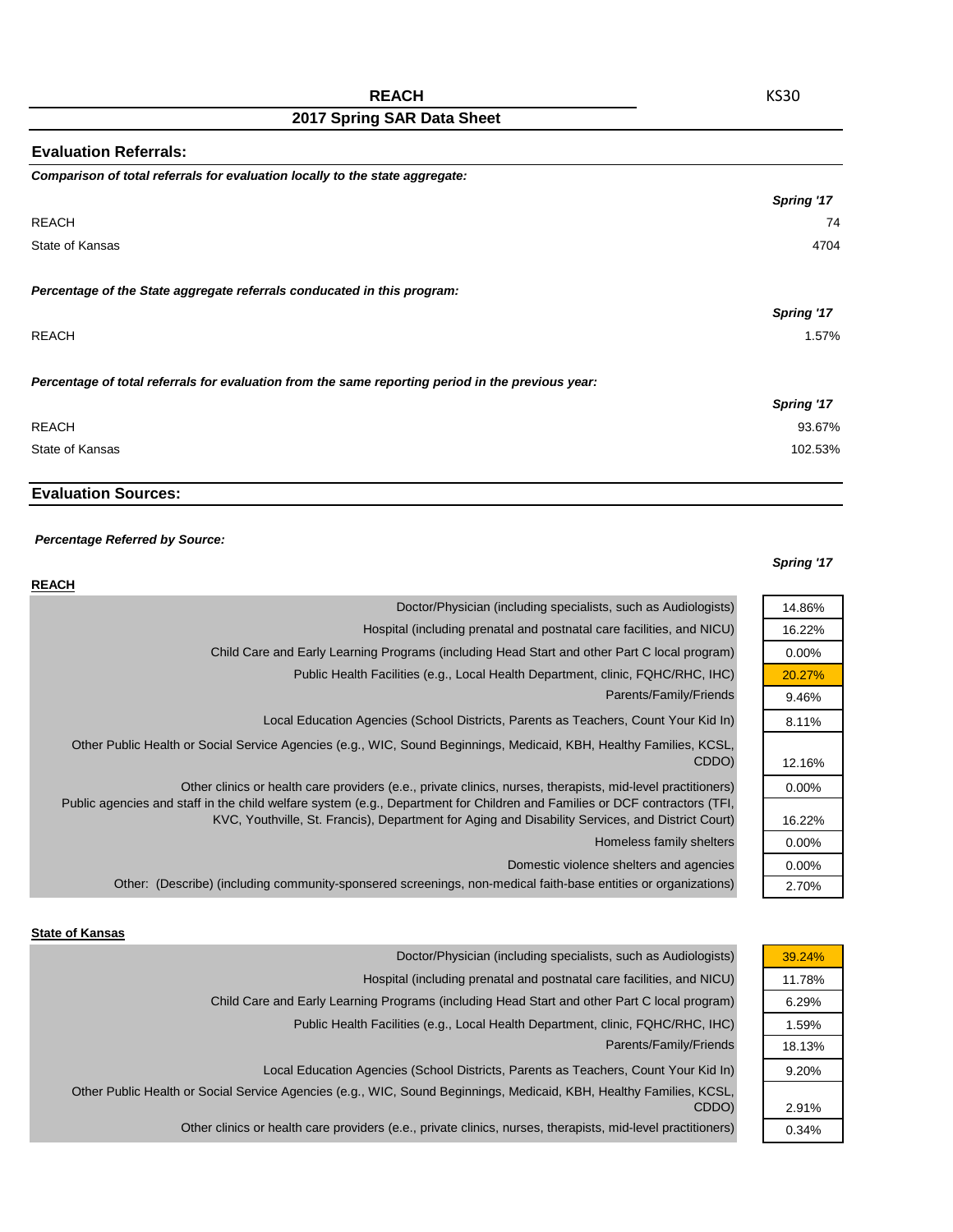| KVC, Youthville, St. Francis), Department for Aging and Disability Services, and District Court)               | 7.99%      |
|----------------------------------------------------------------------------------------------------------------|------------|
| Homeless family shelters                                                                                       | 0.02%      |
| Domestic violence shelters and agencies                                                                        | 0.00%      |
| Other: (Describe) (including community-sponsered screenings, non-medical faith-base entities or organizations) | 2.49%      |
| Total referred but not evaluated:                                                                              |            |
|                                                                                                                | Spring '17 |
| <b>REACH</b>                                                                                                   | 27         |
| State of Kansas                                                                                                | 1583       |
| Percentage of referrals that were not evaluated:                                                               |            |
|                                                                                                                | Spring '17 |
| <b>REACH</b>                                                                                                   | 36.49%     |
| State of Kansas                                                                                                | 33.65%     |
| Percentage of reasons for not completing evaluations:                                                          |            |
|                                                                                                                | Spring '17 |
| <b>REACH</b>                                                                                                   |            |
| <b>Family Declined</b>                                                                                         | 22.22%     |
| Moved                                                                                                          | 7.41%      |
| <b>Could Not</b>                                                                                               |            |
| Locate Family                                                                                                  | 29.63%     |
| In Process                                                                                                     | 40.74%     |
| Other                                                                                                          | 0.00%      |
|                                                                                                                |            |
| State of Kansas                                                                                                |            |
| <b>Family Declined</b>                                                                                         | 24.64%     |
| Moved                                                                                                          | 3.60%      |
| Could Not                                                                                                      |            |
| Locate Family                                                                                                  | 22.17%     |

**Timelines:**

| Percentage of referrals not meeting seven-day timeline:       |            |
|---------------------------------------------------------------|------------|
|                                                               | Spring '17 |
| <b>REACH</b>                                                  | $0.00\%$   |
| State of Kansas                                               | $0.00\%$   |
| Percentage of IFSPs not developed within the 45-day timeline: |            |
|                                                               | Spring '17 |
| <b>REACH</b>                                                  | 10.00%     |
| State of Kansas                                               | 19.17%     |
|                                                               |            |
| Local Program Proportionate Size Comparison:                  |            |
|                                                               |            |

In Process  $\frac{49.59\%}{0.00\%}$ 

 $0.00%$ 

|                 | <b>Spring '17</b> |
|-----------------|-------------------|
| <b>REACH</b>    | 93                |
| State of Kansas | 7314              |